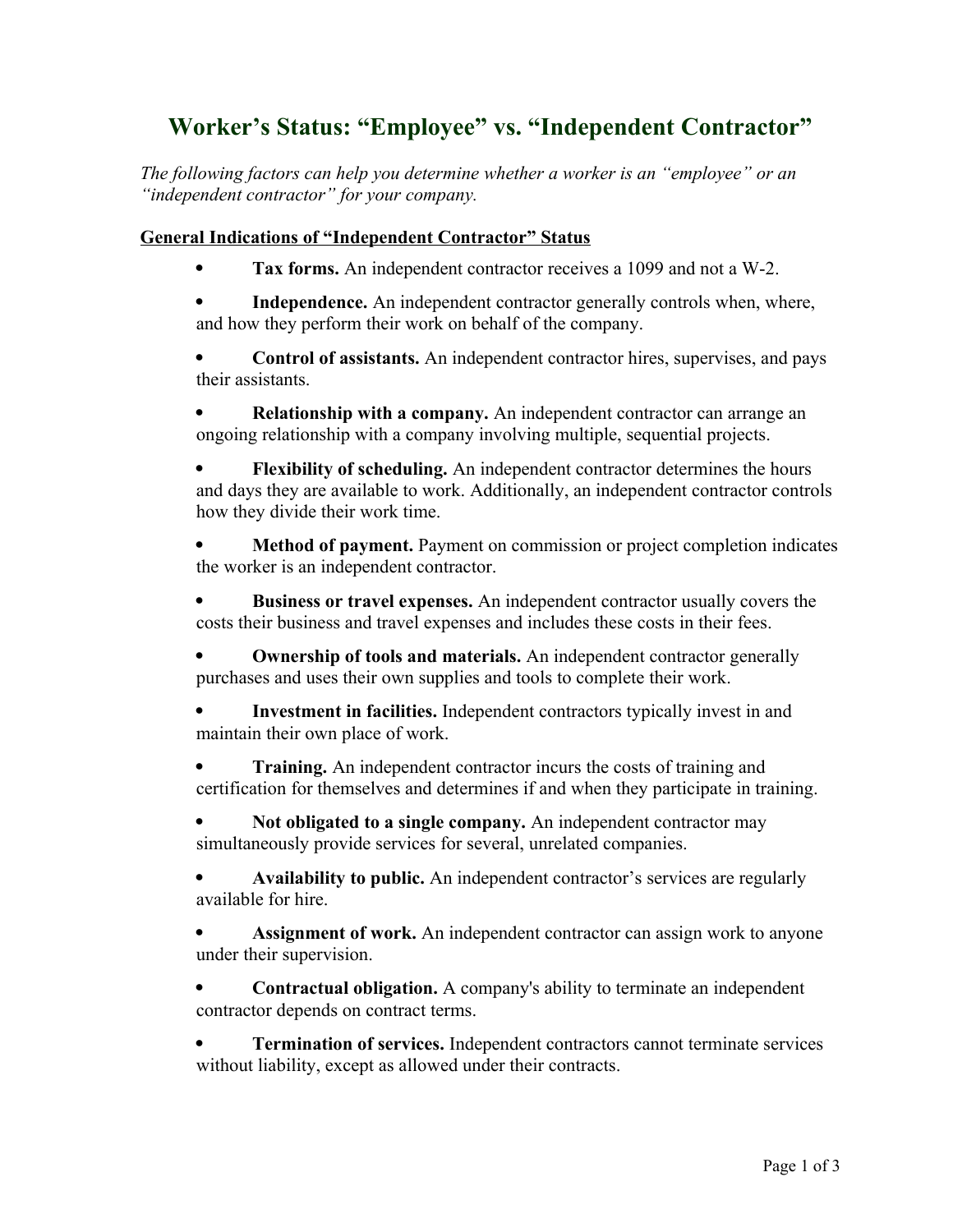## **General Indications of "Employee" Status**

**Tax forms.** An employee receives a W-2 and not a 1099.

Level of instruction. The company directs when, where, and how work is done by the employee.

 **Amount of training.** A company can request an employee participates in company-provided training regarding the methods by which work is to be accomplished. Additionally, a company may pay for continued education or certification required for the employee to continue working in the capacity the employer desires.

 **Degree of business integration.** An employee's services are integrated into business operations or significantly affect business success.

**Extent of personal services.** The company designates work to employees.

 **Control of assistants.** The company, not the employee, hires, supervises and pays the employee's assistants.

• **Continuity of relationship.** A continuous relationship between a company and their employee indicates a relationship of employment.

**Scheduling.** A company dictates hours and days of work to its employees.

 **Demands for full-time work.** Full-time work gives a company control over most of an employee's time, which indicates employment and not a contractual relationship.

 **Need for on-site services.** The company requires an employee to work on company premises—even if the work can be performed elsewhere.

 **Sequence of work.** The company requires work be performed in a specific order.

 **Requirements for reports.** An employee regularly communicates the status of a project and/or work performed.

 **Method of payment.** An employee has an hourly, weekly, or monthly pay schedule, which isn't simply a convenient way of distributing a lump-sum fee.

 **Payment of business or travel expenses.** The company directly reimburses an employee for travel and other business-related costs.

 **Provision of tools and materials.** An employee performs most of their work using company-provided equipment, tools and materials.

 **No investment in facilities.** The company provides the employee's work facilities.

 **No realization of profit or loss.** Employees receive predetermined earnings and generally don't realize significant profit or loss through work.